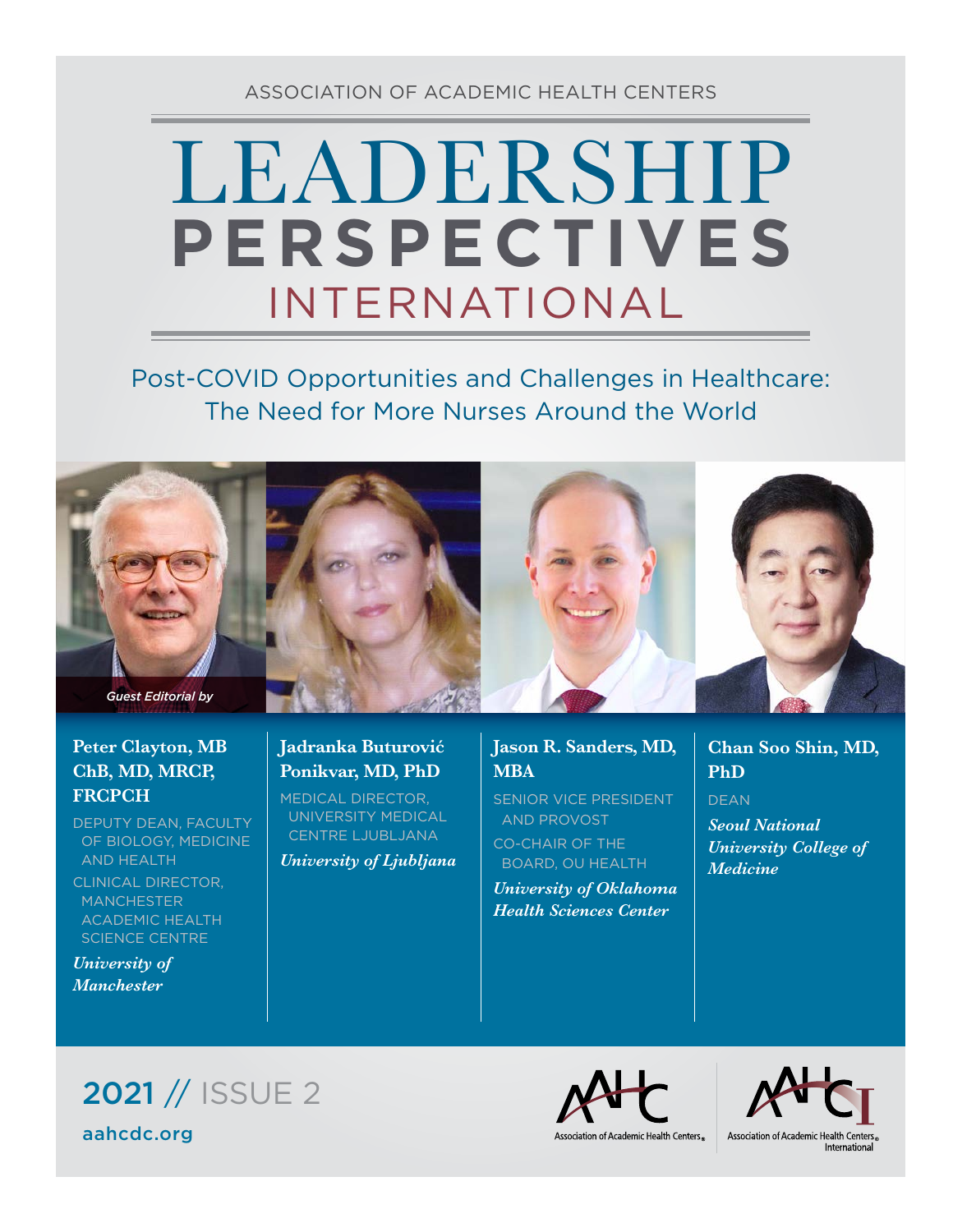# **PERSPECTIVE**



**Peter Clayton, MB ChB, MD, MRCP, FRCPCH** 

Deputy Dean, Faculty of Biology, Medicine and Health Clinical Director, Manchester Academic Health Science Centre University of Manchester

**Co-authored by Paula Bennett,** RN (Adult), RN (Child) Chief Nurse, Health Innovation Manchester

The commentaries in this issue speak insightfully to some

BY

of the challenges we are facing today in the field of nursing, and offer some perceptive suggestions for improvements.

Each of the commentaries reflects, for example, on the ways that the COVID-19 pandemic has impacted nursing in unprecedented ways. Representing viewpoints from Slovenia, the US, and South Korea, the commentaries underscore that the critical shortage of nurses is a global problem. Throughout the pandemic, nurses have been asked to do more under extremely trying conditions, and while some may relish those new challenges, many nurses are exhausted and burned out.

Interestingly, too, the pandemic has also resulted in some positive trends in nursing. Here in the UK, for example, many recently retired nurses returned to practice—often to assist with vaccination and similar programs. In addition, we have seen a notable upturn in applications for nurse training programs. From among the many pertinent issues that these esteemed commentators focus on, three areas seem particularly germane today: training, recruitment, and retention and career development.

**Training.** Depending on what credential they pursue, nurses spend upwards of four years in training. Yet, too many leave the field after only a few years of practice. In stark terms, that kind of return on investment is not very attractive. Better training could help more nurses stay in practice longer. One productive pathway that has become the norm in the UK is to help generally trained nurses develop specialties. A related point is that having a wider skill base could help more nurses address the increasingly broad base of challenges that they face

 $\mathcal{L}$  Throughout the pandemic, nurses have been asked to do more under extremely trying conditions, and while some may relish those new challenges, many nurses are exhausted and burned out.

day-to-day. Specifically, for example, deeper training in social care and mental health could enhance the set of clinical skills that nurses routinely need.

The commentary by Dr. Jason R. Sanders points to a role in this regard for academic health science centers in terms of coordinating training with their hospital partners. That practice, which we embrace here in the UK, results in better-quality placements that are more directly linked to the interests of nursing students and their specific needs for training.

**Recruitment.** To help address the shortage of nurses, we need to find new strategies for recruiting learners to the study of nursing. In the UK in general, there have been recent efforts to bring nursing students to this country from East Asia. We have also been developing links with institutions in Kenya that we believe can create opportunities for Kenyan nurses to get some training here as well as opportunities for us to send nursing students on a short-term basis to study in Kenya. Such global perspectives can help enrich nursing careers.

Another strategy could be to attract more men to the field, a dearth that is addressed in the commentary by Dr. Jadranka Buturović Ponikvar. We need to find out why nursing is not attractive to men and seek ways to address that. Of course, we also want to hone the strategies we use to attract women to the field.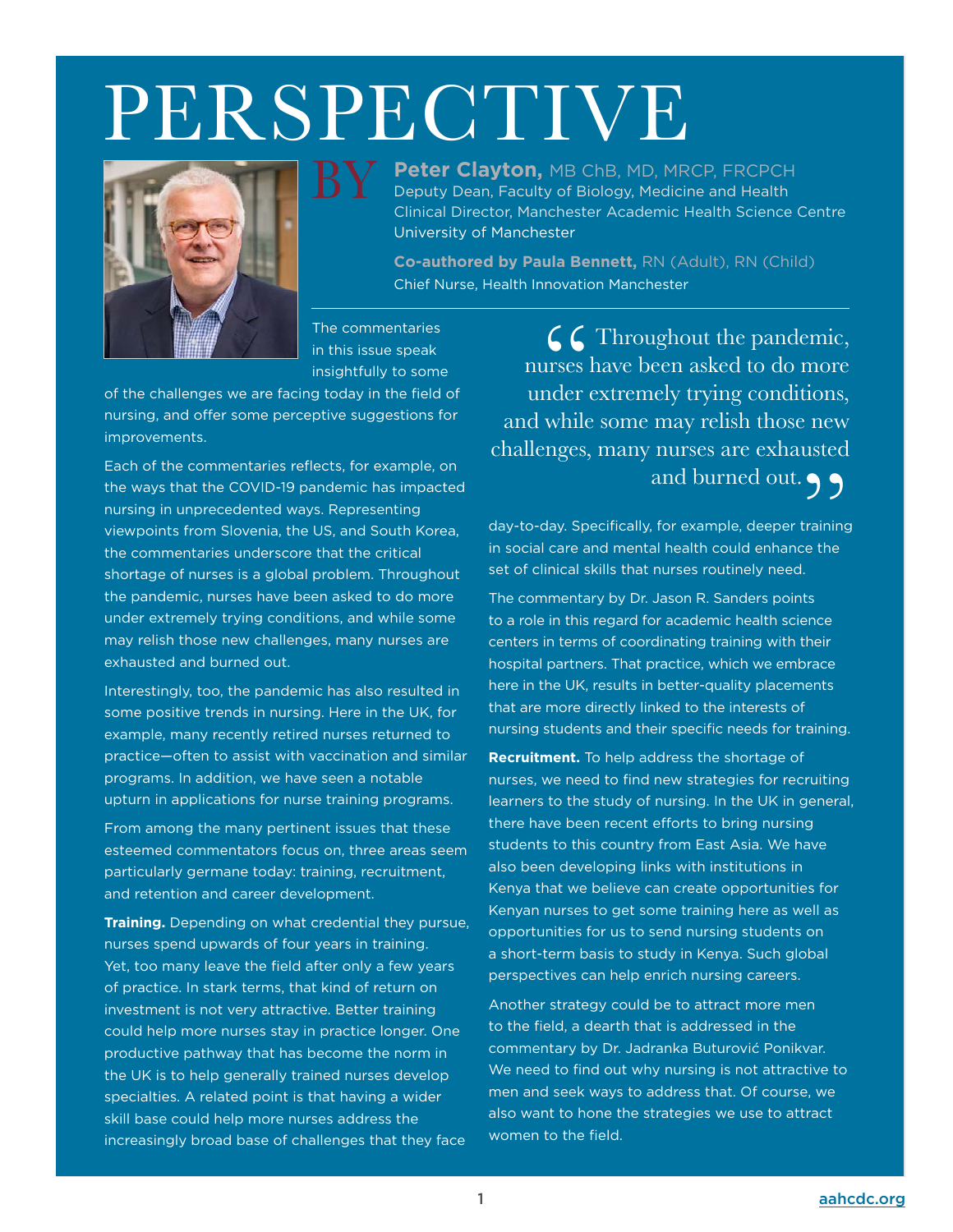**Retention and Career Development.** We need to do more to expand career pathways in ways that will help keep nurses in the profession. Some nurses would benefit from being able to develop different skills at different points in their careers. Some may wish to do more community nursing, or to undertake research. To that latter end, for example, academic health centers could do more to engage qualified nurses in opportunities to explore how they might develop a clinical academic career.

Overall, we could do more to support career mentoring and lifelong learning for nurses, as was well underscored by Dr. Chan Soo Shin, who also noted the importance of addressing uneven distribution of nursing practitioners in urban/nonurban environments in his commentary, in addition to expanding incentives. Simultaneously, healthcare will have to address other concerns that drive nurses from the profession, including their compensation, the demanding hours worked, and the general way that society tends to undervalue nursing work. Like those in many other fields, nurses today seek a better work/life balance. Better childcare support could also help.

One powerful takeaway is how the pandemic highlighted the human side of nursing. I think of the nurses who were the last human link for patients dying of COVID-19 at a time when their families could not visit them. For me, such images encapsulate the incredibly important human role of a nurse. The reality that society tends to undervalue that role is reflected in the commentaries.

Healthcare is moving fast into an era of digitalization. In our academic health science centers, we should ensure that one effect of all the digital technologies, machine learning, and artificial intelligence introduced into practice will be to help free time for nurses to focus their efforts where they excel, in providing the human side of safe and highquality healthcare. Human skills will never be less than essential.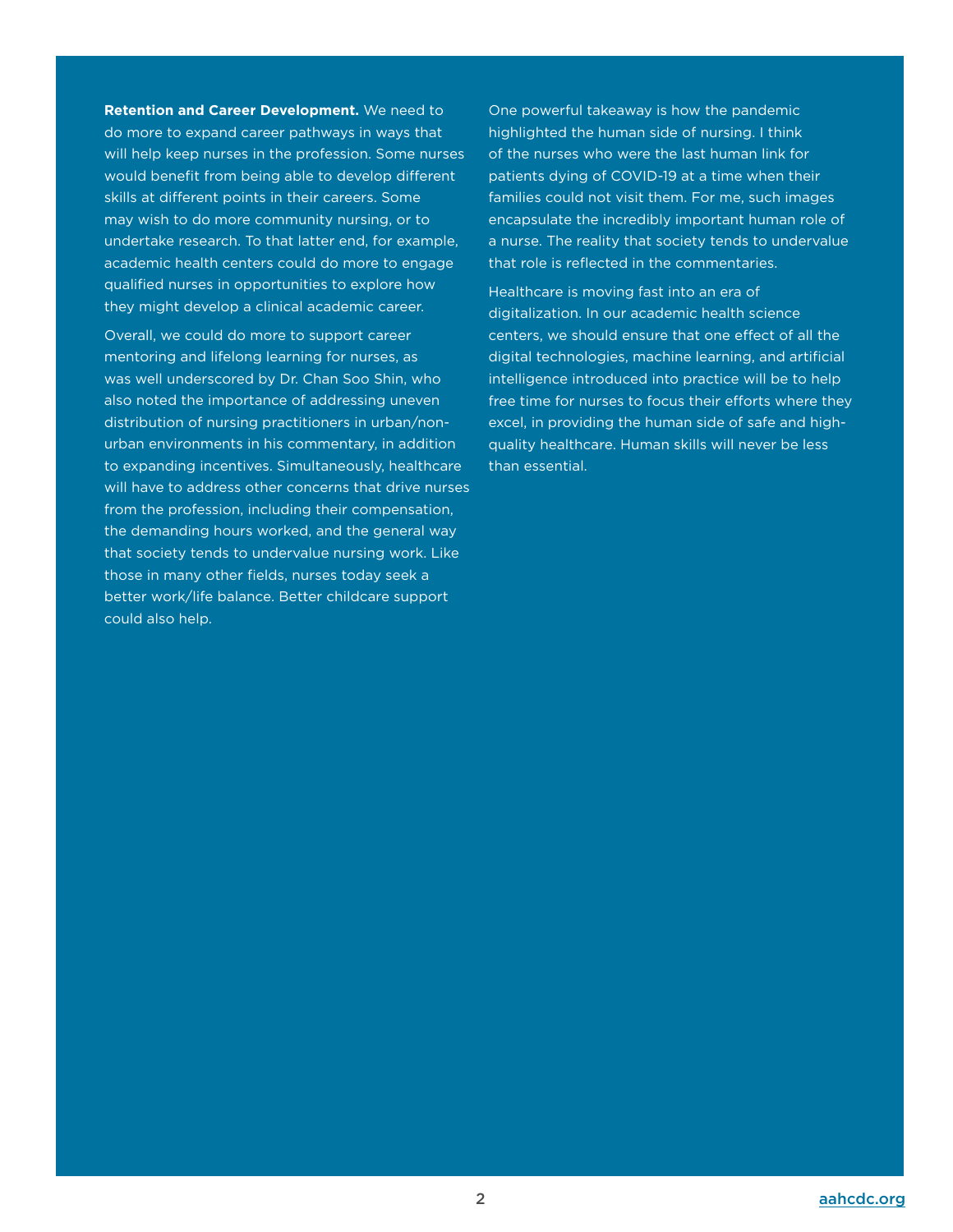

#### **Jadranka Buturović Ponikvar, MD, PhD**

Medical Director, University Medical Centre Ljubljana University of Ljubljana

The need for more nurses is present everywhere. The need was present before the COVID-19 pandemic, and is even more critical as we experience pandemic waves. The COVID-19 pandemic and post-COVID consequences have put extreme pressure on already overburdened healthcare systems. Without more nurses, our healthcare systems may not function on the necessary level of accessibility and quality in future.

From the perspective of the University Medical Centre Ljubljana, a tertiary academic public hospital and one of the biggest in the region (2100+ hospital beds and 8400+ employees), the need for more nurses is most critical in 24/7 direct patient care operations (e.g., hospital wards, intensive care units, emergency).

Many nurses involved full-time in 24/7 patient care tend to leave such demanding workplaces and move to workplaces with a daily schedule, such as outpatient units or administrative positions not involved in direct patient care. This perpetuates a shortage of nurses involved in 24/7 patient care and puts additional pressure on the remaining nurses. This vicious circle may become irreversible.

The vast majority of nurses are women (approximately 85 percent in our hospital), many of them of childbearing age. It is understandable that shift-work and limited summer and other vacations put additional pressure on nurses and their families. As there are many options for less demanding jobs available, it is understandable that they continue to leave the hospital. Candidates for nurses need to be motivated for 24/7 patient care, while simultaneously being enabled to take proper care of their families. It may be helpful to encourage more men to join this demanding and deeply humane, fulfilling, and respectable profession with an increasing job availability.

When analyzing nurse shortages and planning activities for improvement, understanding the differences between nurses fully involved in patient care and those with less demanding pressures is necessary. There is also a necessity to look at separately the number of nurses involved in shift working schedules from others. Simply increasing the number of nurses will not guarantee improvement in patient care if the most demanding workplaces with shifts continue to suffer nurse shortages.

At our hospital, several strategies aimed at stabilizing or improving nurse shortages have been introduced in the past few years. For example, we have considered overtime pay without limitations, inviting senior nurses to continue working (despite fulfilling retirement conditions), inviting retired nurses and nurses from other hospitals to work at our hospital under contract, inviting medical students to help in patient care, and introducing scholarships for nursing schools and faculties. As a public hospital, we have limited maneuverability concerning employee salaries.

Teamwork in healthcare is necessary to ensure the best patient care. I believe that physicians, nurses, and all other healthcare providers should join forces to attract, inspire, and retain nurses in hospitals, combining different approaches—not only for the patients of today, but also for future patients. Tomorrow, patients in need of hospital care may very well be ourselves or our family members. Without an excellent healthcare team in which nurses are a crucial part, we may not receive the best care possible. We must motivate and educate more nurses for direct patient care!

 $\bigcap$  ...physicians, nurses, and all other healthcare providers should join forces to attract, inspire, and retain nurses in hospitals, combining different

approaches...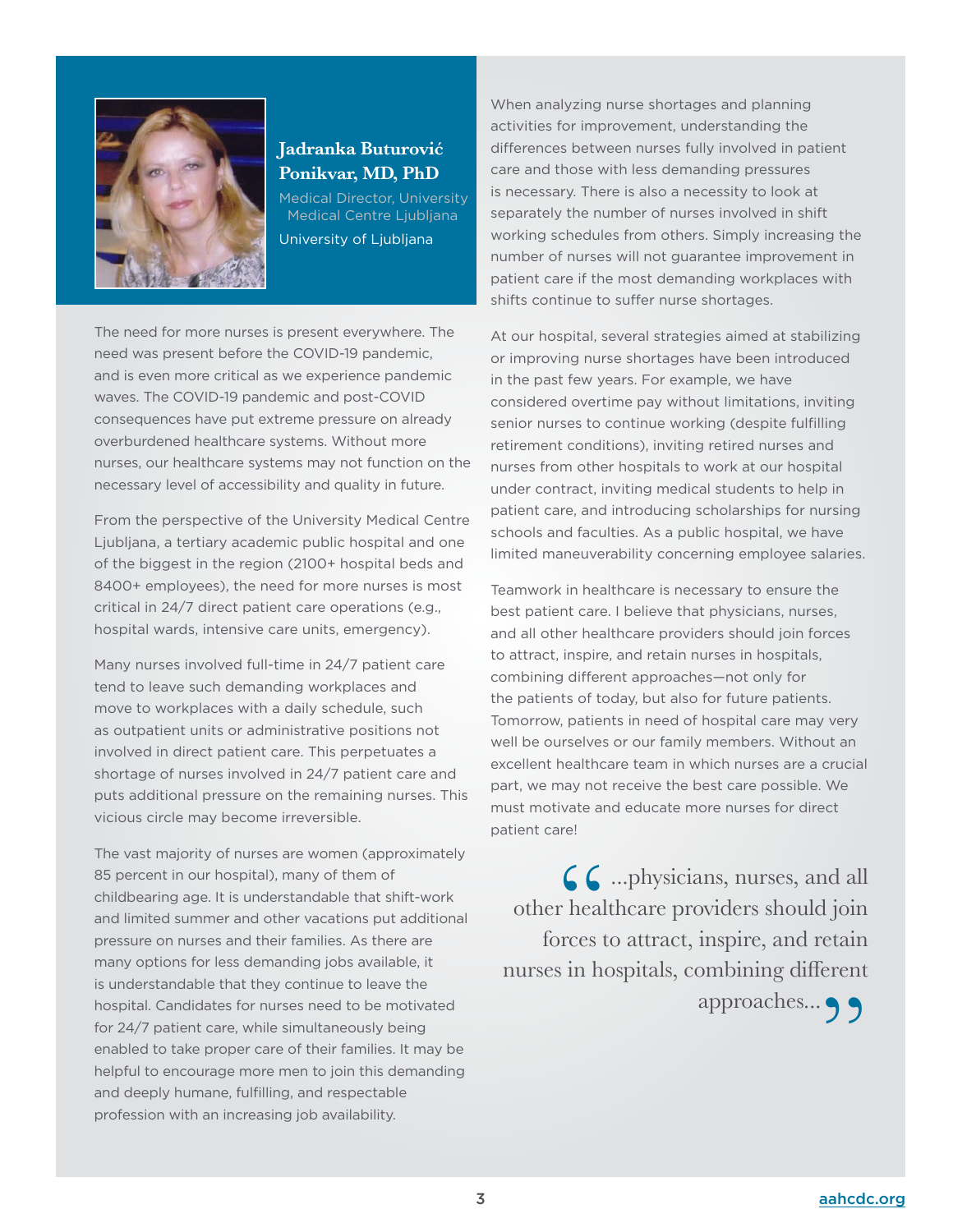

#### **Jason R. Sanders, MD, MBA**

Senior Vice President and Provost Co-Chair of the Board, OU Health

University of Oklahoma Health Sciences Center

COVID has underscored the imperative for academic health centers to lead the education and professional preparation of nurses, the largest health profession in the world. Across the globe, intensive care units, hospitals, clinics, home health agencies, and other healthcare delivery organizations face a daunting mismatch between the demand for and supply of nurses. Historical stopgaps are not working, as demonstrated by nursing turnover rates reaching new peaks and by the quadrupling costs for contract nursing services.

During the first wave of the COVID pandemic in the United States in spring 2020, there was an emphasis on critical care bed capacity and mechanical ventilators; during the fourth wave this summer caused by the Delta variant, the emphasis is on nurse staffing shortages.

Before COVID, the nursing profession already faced significant headwinds. Burnout, turnover, and retirement consistently deplete the pool of experienced nurses who are needed to educate and mentor the next generation of nurses. Demand for nursing services constantly increases, driven by aging populations, chronic health conditions, mental and behavioral health needs, quality improvement goals, health inequities, and climate change. Nursing school enrollment, however, has not kept pace, in large part because of shortages in nursing faculty. The American Association of Colleges of Nursing (AACN) [reported](https://www.aacnnursing.org/news-information/fact-sheets/nursing-faculty-shortage) that, in 2020, more than 80,000 qualified applicants were not accepted due to limitations of clinical sites, faculty, and resources. At the University of Oklahoma College of Nursing, we had to turn away more than 500 qualified applicants.

Academic health centers have unique resources, capabilities, and relationships to solve nursing profession challenges. At the University of Oklahoma

G G Nursing programs can build<br>resiliency through mentor networks,<br>interprofessional practice models with resiliency through mentor networks, physicians, pharmacists, and other health professionals, research experiences, and

leadership training.

Health Sciences Center (OUHSC), we have increased integration between our College of Nursing and health system partner OU Health. Last year, 40 students participated in the first senior nurse intern program in the state—pairing students with OU Health registered nurses in complex care environments and accelerating the onboarding of nursing graduates into our health system this summer. The Dean of the OU College of Nursing, Dr. Julie Hoff, concurrently serves on an interim basis as the Chief Nursing Executive at OU Health. She unifies training, practice, and research, and enhances career development for front-line nurses. The Oklahoma Legislature and Governor this spring invested funding for us, given our capabilities as an academic health center, to increase enrollment by more than 110 baccalaureate nurses and 50 advance practice nurses, with an emphasis on improving access to care.

Academic health centers can create sustainable solutions beyond the urgency and crisis of workforce needs. It is saddening to observe newly graduated nurses leave the profession even within their first year of practice. Nursing programs can build resiliency through mentor networks, interprofessional practice models with physicians, pharmacists, and other health professionals, research experiences, and leadership training. Cultural and operational paradigms of care delivery can be transformed to engage nurses as full partners. Nursing challenges are global, and academic health centers can articulate to political, business, and community leaders that nursing professionals improve not only access to care but also the quality of care and health outcomes.